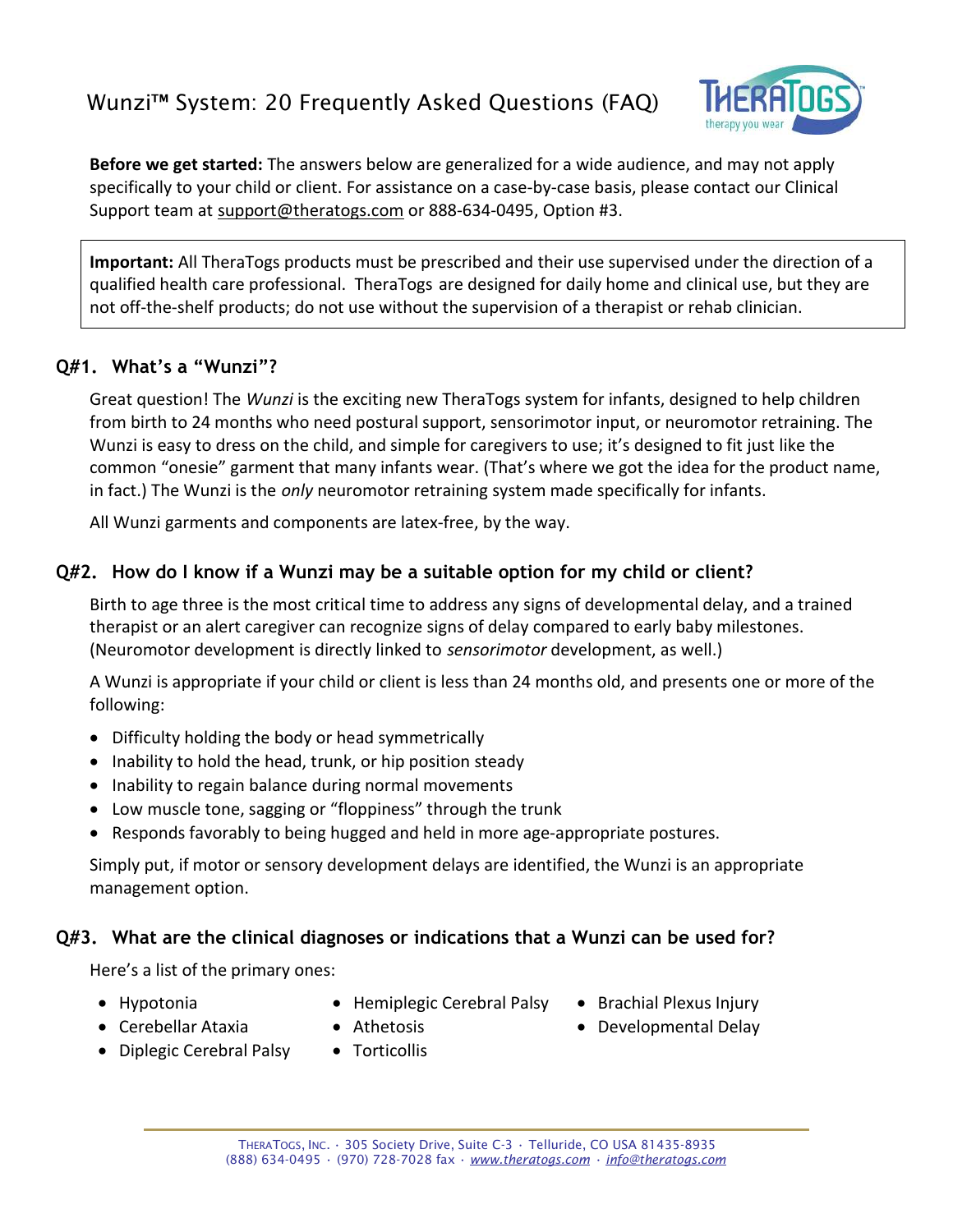# **Q#4. In what ways can the Wunzi help my child or client?**

For such a simple garment system, the Wunzi can deliver a surprisingly wide range of benefits:

- · Increased sensory awareness by providing proprioceptive input in a comfortable 'wearable hug'.
- · Improved postural alignment through constant queuing of lax trunk muscles and ligaments, training them to operate in shorter, more functional lengths.
- · Gentle control for excessive trunk instability from the dynamic postural support built into the fabric.
- · Improved respiration and vocalization gained by reducing flexible kyphosis and improving posture.
- · Better functional alignment of the hips and shoulders, and stabilized scapulae by gently positioning the joints and musculoskeletal structure with a customized and adjustable fit.

These are many of the same benefits that physical therapy sessions are designed to provide – but the Wunzi allows the child to *wear* his or her improvements all day long, for thousands of repetitions during essential developmental stages. The Wunzi gives extensive, daily "carry-over" from therapy sessions – in the comfort of the baby's home environment.

# **Q#5. How do I locate a therapist who has experience working with TheraTogs?**

TheraTogs are used by therapists worldwide without formal product training because the systems embody standard rehabilitation principles. In effect, the therapist uses TheraTogs the same way she uses her hands in a rehab session. The Wunzi, in particular, can be used effectively by any qualified rehab clinician who works with children.

However, if you're looking for a therapist already familiar with TheraTogs, go to the TheraTogs website [\(www.theratogs.com/ctf\)](http://www.theratogs.com/ctf) and check the Certified TheraTogs Fitter (CTF) locator, where we list clinicians who have been trained and certified by our instructors. For further assistance, contact our National Sales Manager, Tom Ostoich, at **[tostoich@theratogs.com](mailto:tostoich@theratogs.com)** or 714-307-2608.

# **Q#6. Is there a way that I can evaluate my child or client in a Wunzi to determine if it should be part of the treatment plan before we buy?**

Yes, there certainly is! We have a limited-availability Loaner Program offered in the US only, just for that purpose. Contact our Clinical Support department for more information.

## **Q#7. In what sizes is Wunzi available?**

The Wunzi is available in five sizes designed to fit children weighing ~7 to 26 pounds (~3 to 12 Kg), with an age range from birth through approximately 24 months.

## **Q#8. How do I measure my child or client for a Wunzi?**

The TheraTogs Sizing Chart lists the measurements for each size of Wunzi system. You can get that chart from [www.theratogs.com/wunzi](http://www.theratogs.com/wunzi), or contact Customer Support and we'll email you a copy. In addition to age and weight, you'll need to know the infant's girth (belly circumference at the naval) and torso length (see the chart for an illustration). It's best if you include your completed Sizing Chart with your order, if possible.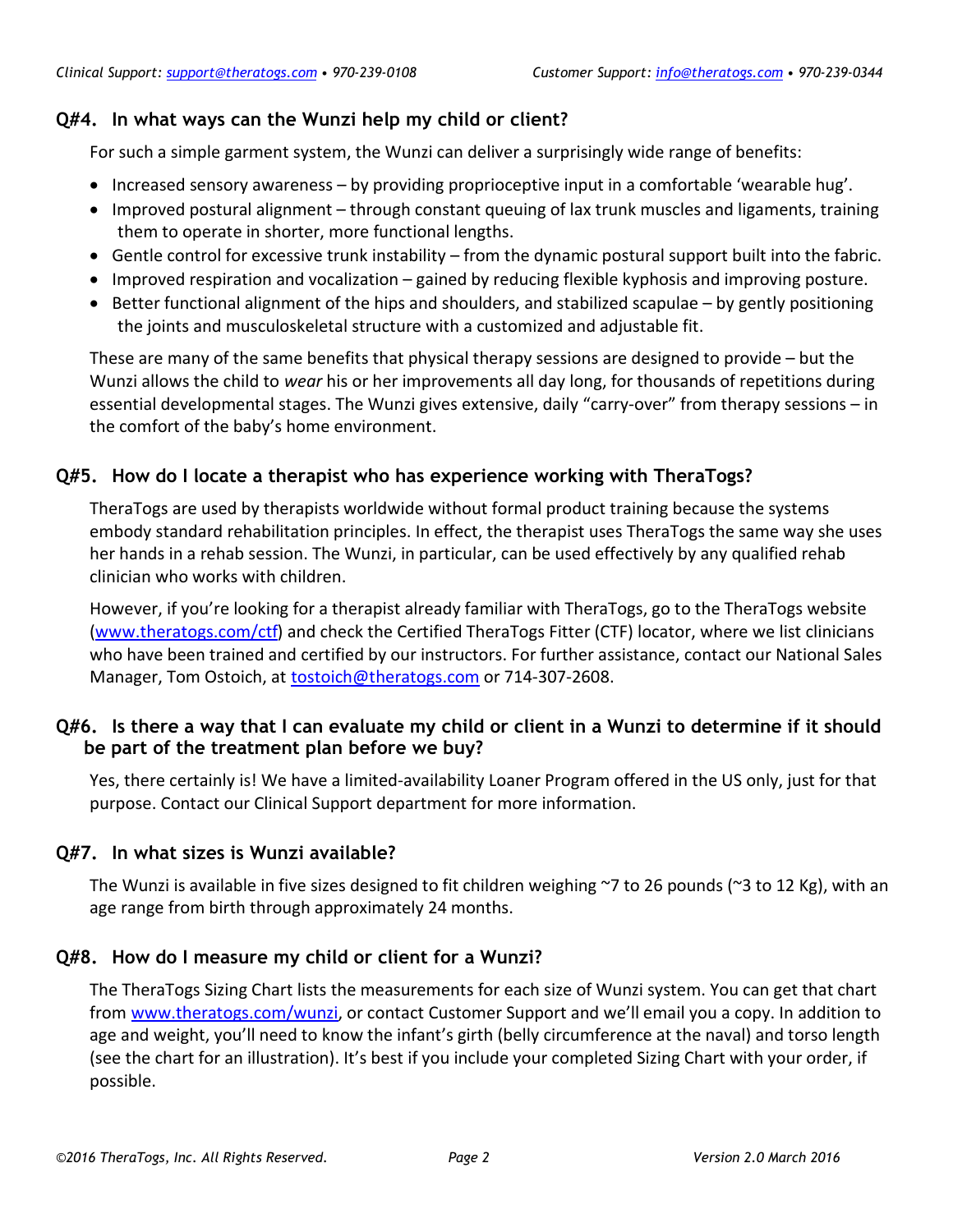**Note:** Because the Wunzi is available worldwide, measurements may be listed in centimeters (cm), inches, or both. Most tape measures indicate both centimeters and inches.

#### **Q#9. Will insurance pay for the Wunzi?**

It depends: TheraTogs systems like the Wunzi can be reimbursable, but there are a number of variables to consider. Medicaid insurance funding varies from state to state, and private insurance funding varies from policy to policy. (For example, California's MediCal program is currently providing funding for TheraTogs systems, including the Wunzi, but under certain conditions.) If your child has insurance funding or medical coverage, we suggest that you contact your coverage advisor, your therapist, or your local orthotist (O&P) or durable medical equipment (DME) dealer to discuss your options. You can also find a list of O&P/DME providers familiar with processing TheraTogs claims at [www.theratogs.com/prolook.](http://www.theratogs.com/prolook)

## **Q#10.I plan to buy the Wunzi myself. How much does a Wunzi cost?**

Because it is made for infants and very small children who stand to benefit the most from early intervention, the Wunzi base system is priced with the caregiver in mind. Pricing varies among distributors, however; please visit [www.theratogs.com/sales](http://www.theratogs.com/sales) to get contact information for authorized of US and international distributors.

## **Q#11. What about providing for growth? If I purchase a second or third Wunzi will I get a discount?**

We suggest you raise this question with the distributor or provider with whom you're working.

## **Q#12. After I place my order for a Wunzi how long will it take to receive it?**

That depends mostly on the distributor or provider from whom you purchased the system, so check with them if you have questions. We make every effort to ship Wunzi orders as quickly as possible – usually within 5 business days of receiving the order from the distributor or provider. (Distributors outside the US normally carry the Wunzi in stock; local delivery times will vary.)

## **Q#13. Will I receive dressing and use instructions with the Wunzi?**

The base Wunzi system is so simple, no DVD is needed – but there are basic instructions provided in the package. The optional Wunzi Limb Kit (a separate product) also includes illustrated diagrams and instructions for more advanced strapping applications. (And if you get stuck, contact Clinical Support.)

## **Q#14. Will Wunzi go on over a diaper? Is it meant for daily use?**

The Wunzi is specifically designed to be used over a diaper – in fact, DON'T use the Wunzi without one! The cozy foam surface is gentle on an infant's skin. The unique composite stretch fabric is meant to be worn as many hours a day as needed, in comfort.

## **Q#15.Is it easy to dress on my child?**

Not to worry: the Wunzi was specifically designed to be easy to use, and it mimics the common "onesie" infant garment you're probably already familiar with. The Velcro® "tabs" embedded into the foam